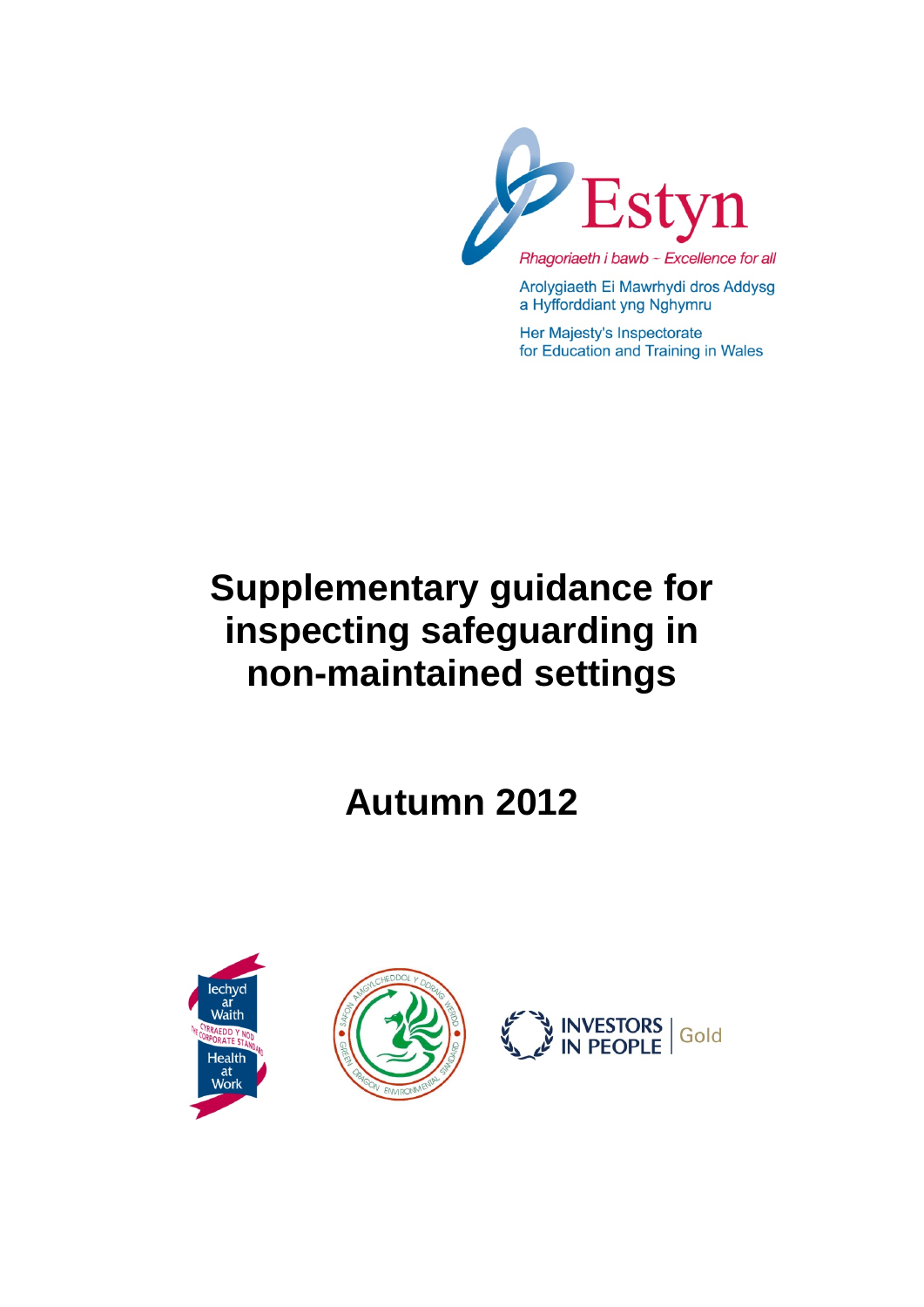#### **The purpose of Estyn is to inspect quality and standards in education and training in Wales. Estyn is responsible for inspecting:**

- $\lambda$  nursery schools and settings that are maintained by, or receive funding from, local authorities;
- $\overline{\phantom{a}}$  primary schools;
- ▲ secondary schools;
- $\overline{\phantom{a}}$  special schools;
- $\blacktriangle$  pupil referral units;
- $\overline{\phantom{a}}$  independent schools;
- $\blacktriangle$  further education:
- $\triangle$  adult community learning:
- $\lambda$  local authority education services for children and young people;
- $\triangle$  teacher education and training;
- work-based learning;
- $\overline{\phantom{a}}$  careers companies; and
- $\overline{\phantom{a}}$  offender learning.

#### Estyn also:

- $\lambda$  provides advice on quality and standards in education and training in Wales to the National Assembly for Wales and others; and
- A makes public good practice based on inspection evidence.

Every possible care has been taken to ensure that the information in this document is accurate at the time of going to press. Any enquiries or comments regarding this document/publication should be addressed to:

Publication Section Estyn Anchor Court Keen Road **Cardiff** CF24 5JW or by email to publications@estyn.gov.uk

This and other Estyn publications are available on our website: http://www.estyn.gov.uk

**© Crown Copyright 2012: This report may be re-used free of charge in any format or medium provided that it is re-used accurately and not used in a misleading context. The material must be acknowledged as Crown copyright and the title of the report specified.**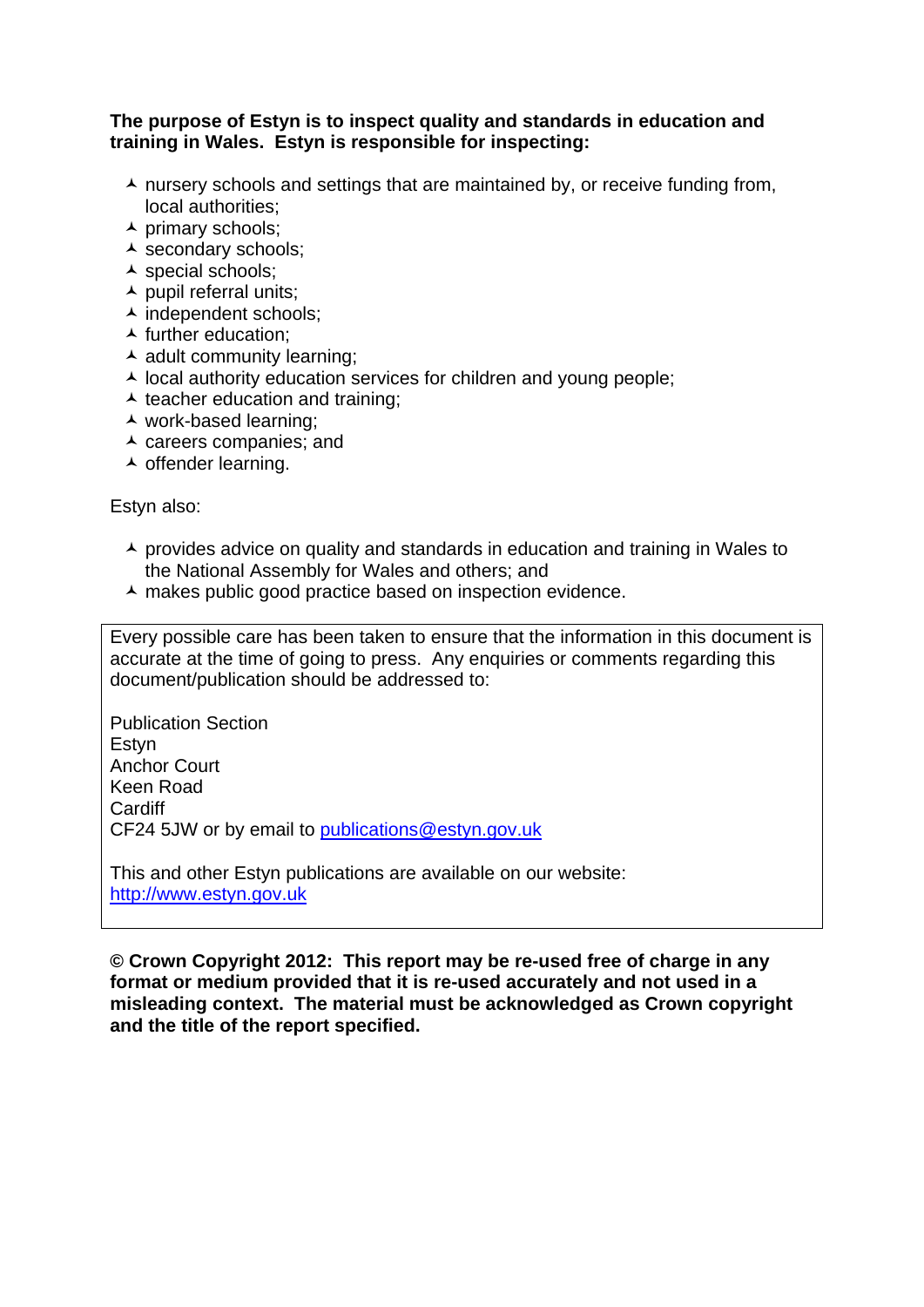#### **What is the purpose?**

This provides further guidance for inspectors to use for reference during inspection alongside the sector guidance for inspection, to support specific lines of enquiry.

#### **For whom is it intended?**

For all inspectors of non-maintained settings

**From when should the guidance be used?** 

September 2012

**Date of publication:** 1 September 2012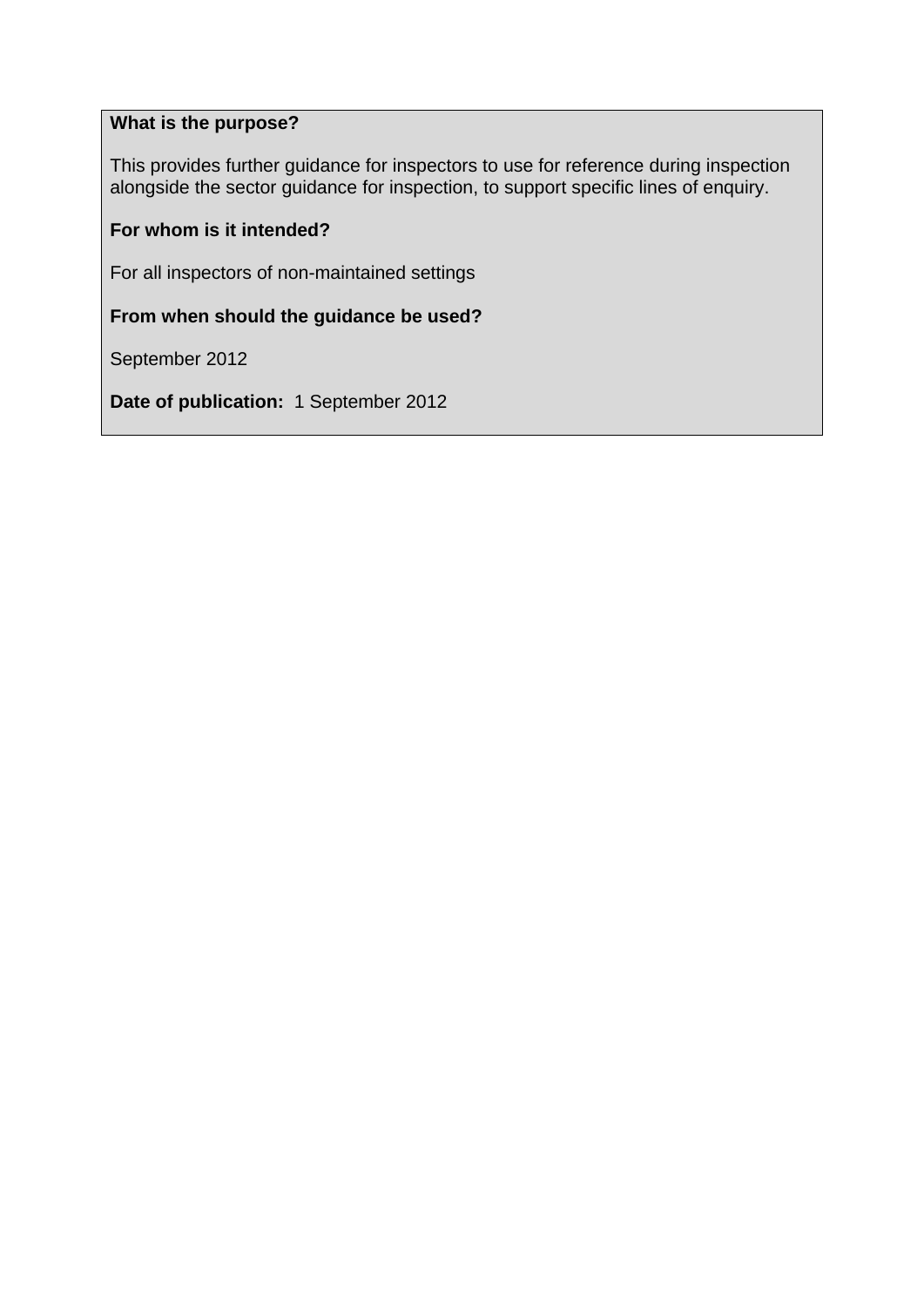| <b>Contents</b>                                                                                   | Page             |
|---------------------------------------------------------------------------------------------------|------------------|
|                                                                                                   |                  |
| <b>Introduction</b>                                                                               | 1                |
| Definition of safeguarding                                                                        | $\mathbf 2$      |
| <b>Estyn's Common Inspection Framework</b>                                                        | 3                |
| Reporting on safeguarding                                                                         | 3                |
| Guidance for inspectors in judging the effectiveness of safeguarding                              | 5                |
| Pre-inspection evidence<br>Planning the inspection<br>Inspection activity<br>Judging safeguarding | 5<br>5<br>6<br>6 |
| Annex 1: Evaluating safeguarding policies and procedures                                          |                  |
| Annex 2: Criminal Records Bureau (CRB) disclosures                                                |                  |

 $\overline{\phantom{a}}$ 

**Annex 3: Vetting and Barring Scheme: criminal offences related to new Independent Safeguarding Authority requirements**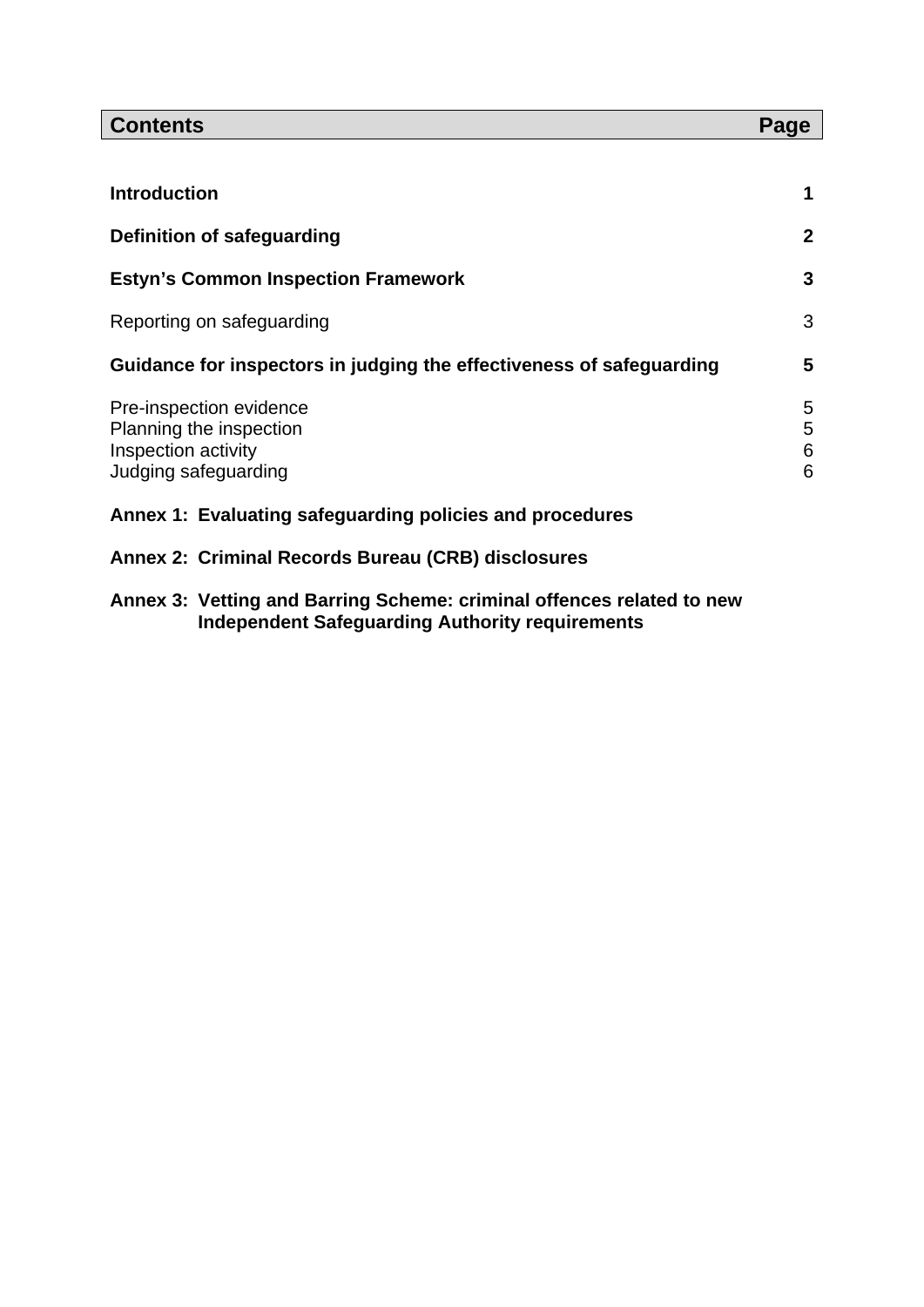**Introduction** 

This supplementary guidance aims to support inspectors as necessary in evaluating settings' safeguarding arrangements when carrying out inspections. It should be used for reference during inspection alongside Estyn's Policy and Procedures for Safeguarding 2011.

This guidance does not deal with how inspectors should deal with allegations about safeguarding received during inspection. Inspectors must be familiar with Estyn's Policy and Procedures for Safeguarding, which covers children, young people and vulnerable adults. All inspectors should be aware of what to do in the event of receiving allegations about safeguarding and actions are outlined in this document. You can find a copy of the document on Estyn's website at:

http://www.estyn.gov.uk/download/publication/190608.6/estyn-policy-andprocedures-for-safeguarding-2011/

It is also essential that inspectors take account of Welsh Government Circular 05/2008 'Safeguarding Children in Education and CSSIW's National Minimum Standards'*.* 

The proposals in the Protection of Freedoms Bill currently progressing through Parliament, will eventually affect some of the government requirements referred to in this guidance. Further guidance will be issued once the changes are confirmed, covering in particular the nature of pre-recruitment checks that settings will be required to make in future, as well as setting out the conditions where CRB disclosure certificates will no longer be applicable.

#### **Key telephone numbers**

In the event of concerns or queries the following telephone numbers are available:

#### **Estyn's lead officer for safeguarding: 02920 446482 (also available out of office hours)**

**Estyn's deputy officer for safeguarding: 02920 446484 (also available out of office hours)** 

**Estyn's main office (during office hours): 02920 446446**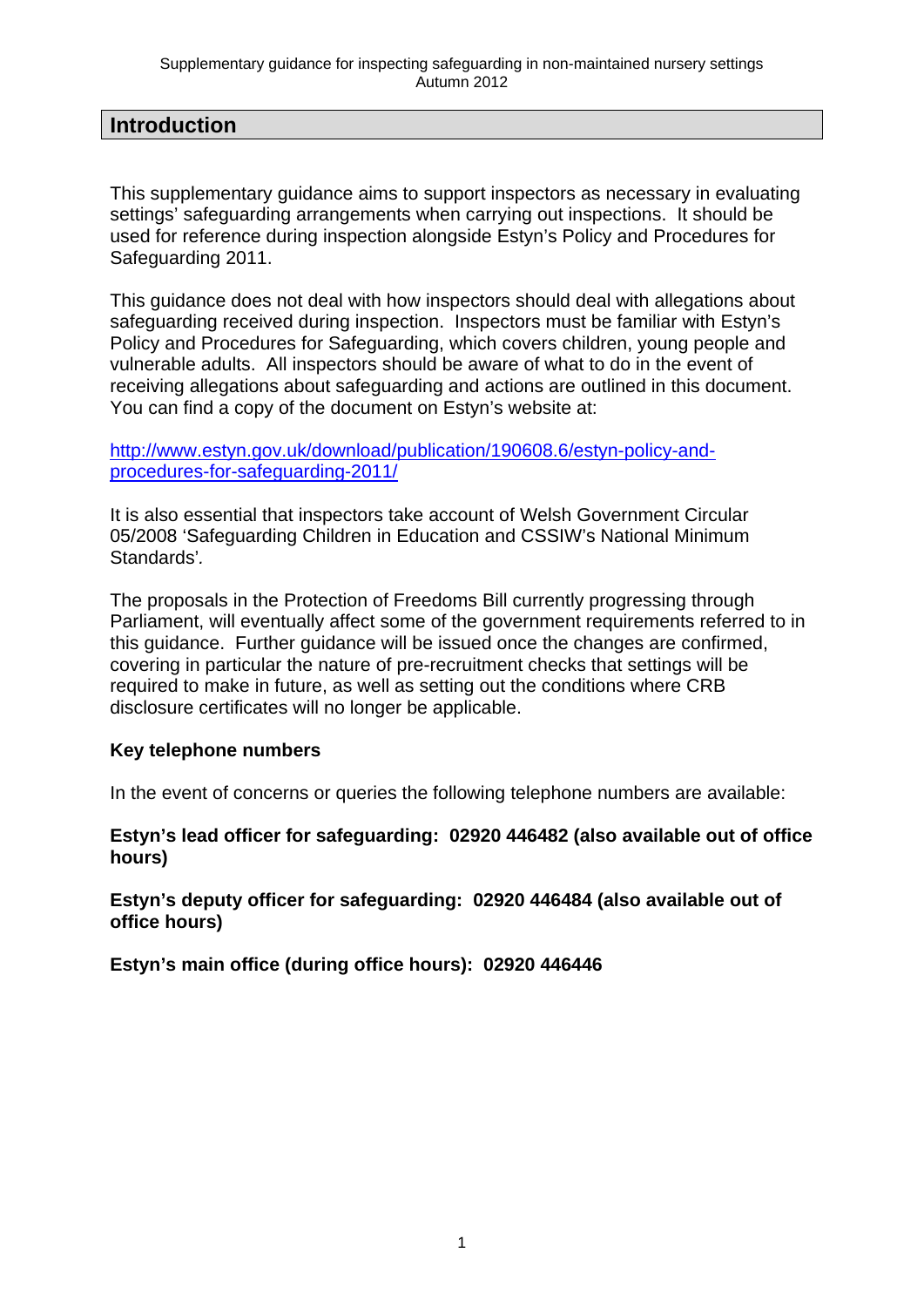## **Definition of safeguarding**

All setting settings have a statutory duty to exercise their functions with a view to safeguarding and promoting the welfare of their children.

#### **Safeguarding and promoting the welfare of children** is concerned with:

- protecting children from abuse and neglect;
- preventing impairment of their health or development; and
- ensuring that they receive safe and effective care;

so as to enable them to have optimum life chances.

Everyone who works in education shares an objective to help keep children and young people safe by contributing to:

- creating and maintaining a safe learning environment for children and young people;
- identifying where there are child welfare concerns and taking action to address these, where appropriate, in partnership with other agencies; and
- the development of children's understanding, awareness, and resilience through the curriculum.

Achieving this objective requires systems designed to:

- prevent unsuitable people from working with children and young people;
- promote safe practice and challenge poor and unsafe practice;
- identify instances in which there are grounds for concern about a child's welfare, and initiate or take appropriate action to keep them safe; and
- contribute to effective partnership working between all those involved with providing services for children and young people.

**Child protection** is a part of safeguarding and promoting welfare. This refers to the activity which is undertaken to protect specific children who are suffering or are at risk of suffering significant harm as a result of abuse or neglect.

**Safeguarding** covers more than the contribution made to child protection in relation to individual children. It also encompasses issues such as **children's health and safety and bullying, about which there are specific statutory requirements, and a range of other issues, for example, risk assessments** and **meeting the needs of children with a medical condition**.There may also be other safeguarding issues that are specific to the local area or population.

Where there are statutory requirements, settings should already have in place policies and procedures that satisfy those and comply with any guidance issued by the Welsh Government. Similarly, arrangements about matters on which the Welsh Government has issued guidance should be evidenced by policies and procedures that are in accordance with that guidance or achieve the same effect.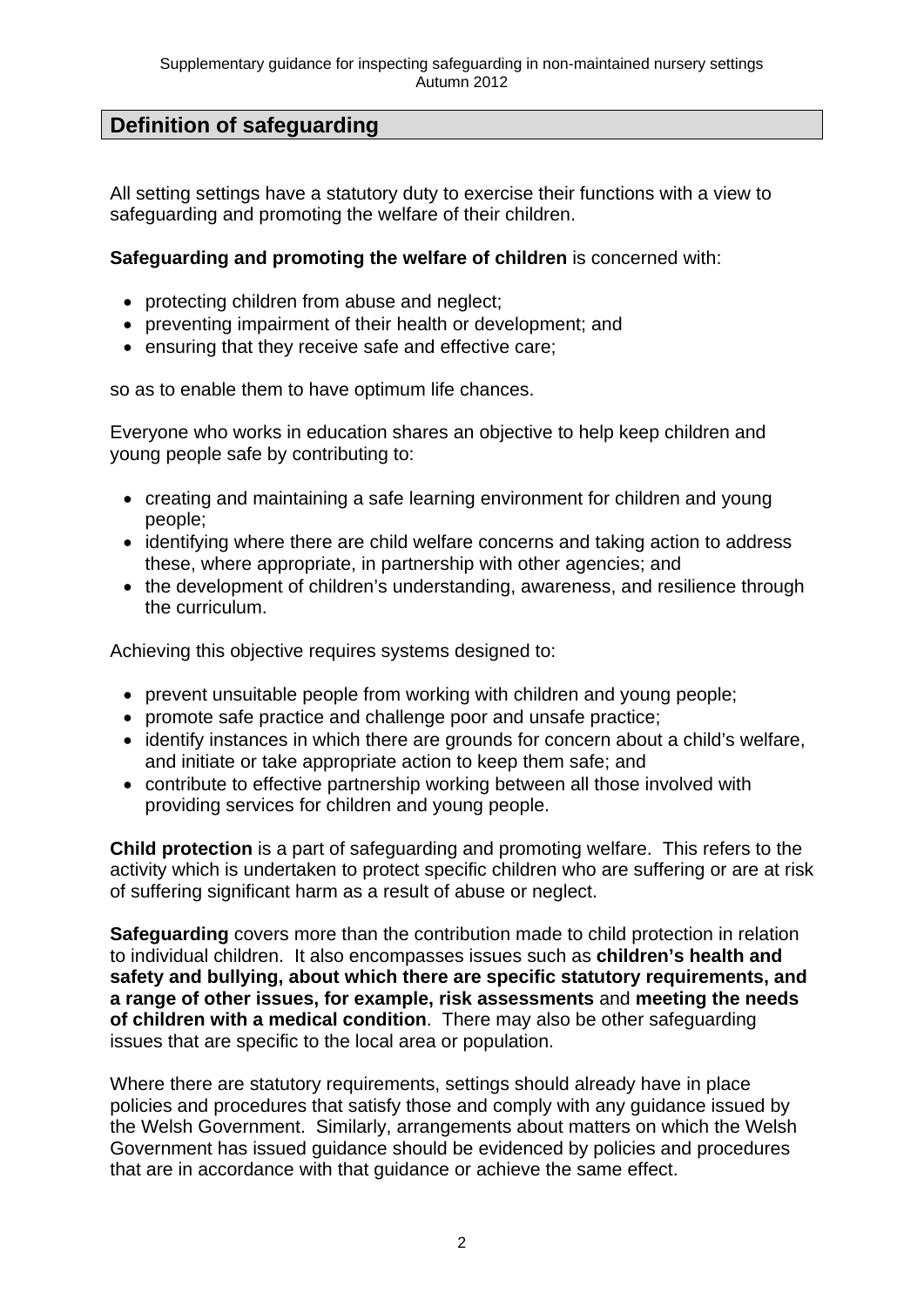# **Estyn's Common Inspection Framework**

Estyn's Common Inspection Framework places high priority on safeguarding and promoting the welfare of learners, and it will always be a line of inquiry.

#### **Reporting on safeguarding**

Key Question 1 is concerned with outcomes and it is in two parts. The first is about the standards that children achieve. The second part is about wellbeing and includes:

- 1.2.1 attitudes to keeping healthy and safe;
- 1.2.2 participation and enjoyment in learning, including behaviour and attendance; and
- 1.2.3 community involvement and decision-making.

It is here that inspectors will evaluate and report on the impact of the setting's provision for safeguarding and promoting the welfare of children.

Most of the comments on the setting's provision for safeguarding and promoting welfare will be in Key Question 2, which is about provision, especially in the section of this key question about care, support and guidance (2.3). The care, support and guidance section contains:

- 2.3.1 provision for health and wellbeing, including spiritual, moral, social and cultural development;
- 2.3.2 specialist services, information and guidance;
- 2.3.3 safeguarding arrangements; and
- 2.3.4 additional learning needs.

The aspects of safeguarding and promoting the welfare of children that can be found in 2.3.1 **provision for health and wellbeing, including spiritual, moral, social and cultural development** include:

- child protection;
- health and safety;
- bullying;
- children with medical conditions;
- $\bullet$  first aid:
- safety on educational visits;
- internet safety, if applicable;
- issues specific to a local area;
- setting security; and
- the management of children discipline including physical intervention and restraint.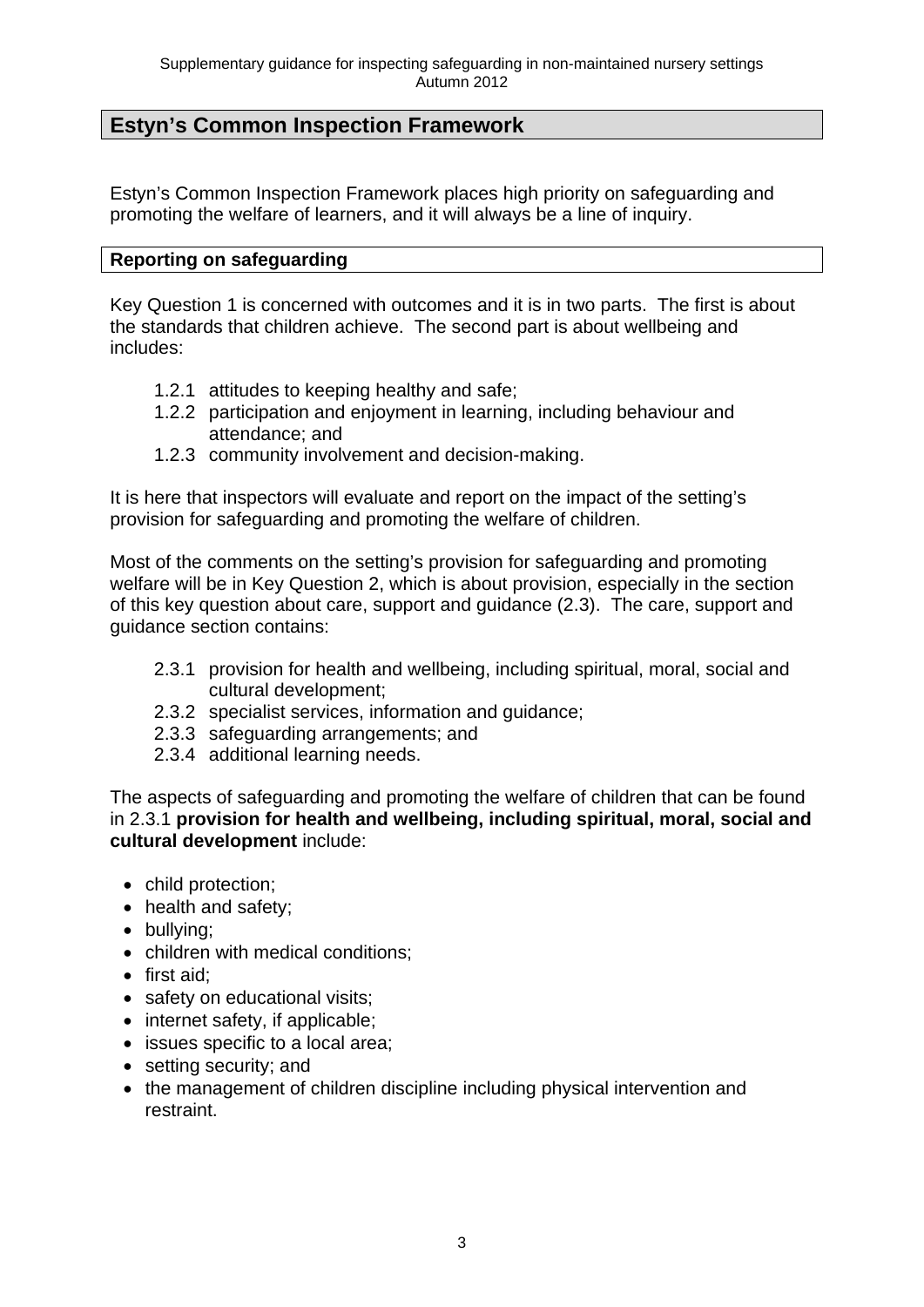Section 2.3.3 **safeguarding arrangements** concentrates on the effectiveness of the setting's policies and procedures for safeguarding. It includes the consideration of the setting's policy and procedures for child protection. Annex 1 contains guidance for evaluating safeguarding policy and procedures in the form of questions to consider and issues to focus on.

The needs of children with medical conditions will be included in section 2.3.4 **additional learning needs**.

Key Question 3 is about leadership and management. This includes:

- strategic direction and the impact of leadership; and
- management committee or proprietor.

A setting's leaders and managers should be clear about their statutory responsibilities regarding safeguarding and the steps they are taking to develop good practice beyond the statutory minimum. The registered person is accountable for ensuring that the setting has effective policies and procedures in place in accordance with the Welsh Government's quidance, and is monitoring the setting's compliance with this. It is the registered person's responsibility to ensure that safe recruitment checks are carried out in line with statutory requirements. There is further information on this in Annexes 2 and 3.

If the setting does not have effective policies and procedures for safeguarding and promoting the welfare of children, this will influence judgements made about the quality of leadership and management in the setting.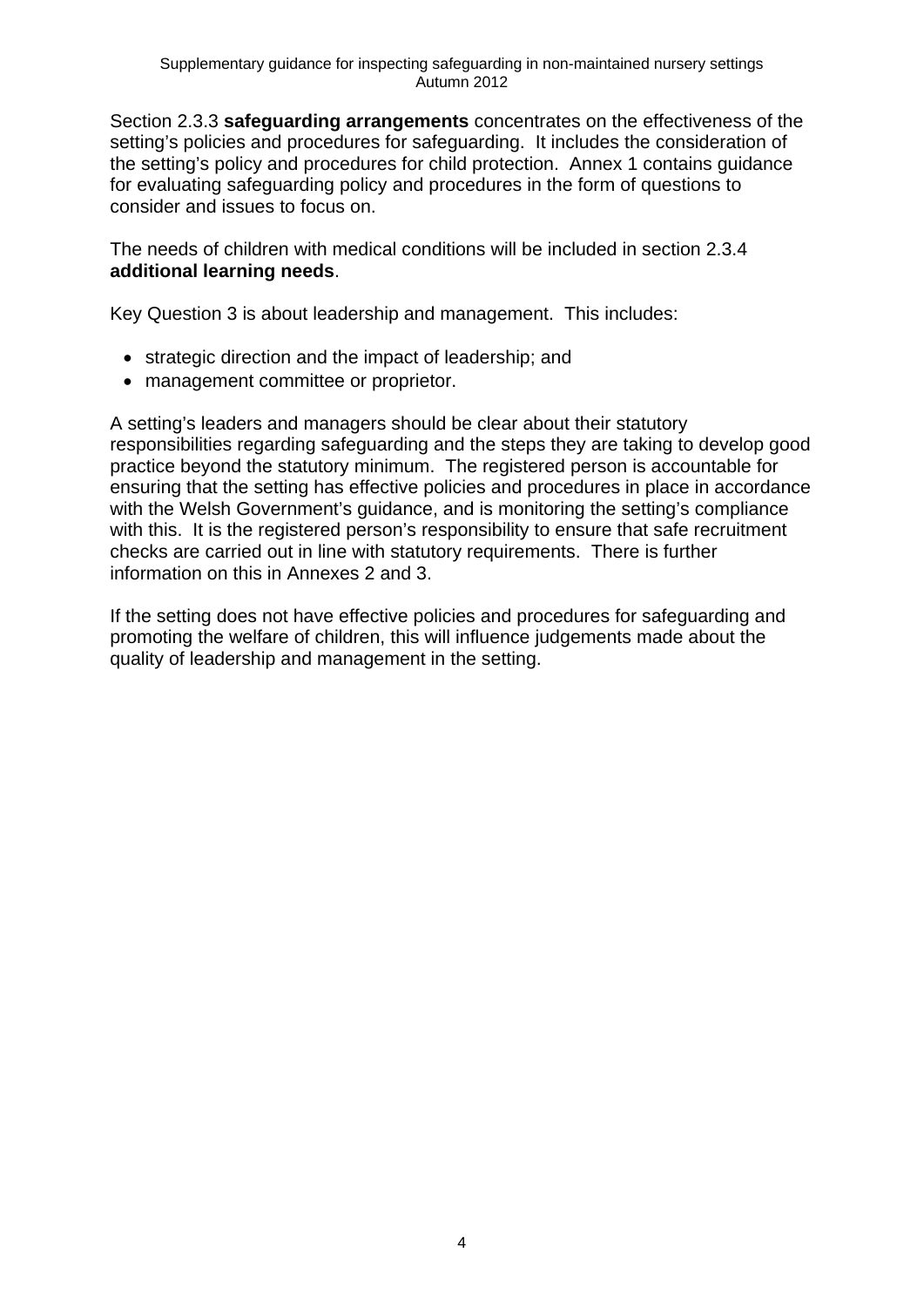# **Guidance for inspectors in judging the effectiveness of safeguarding**

#### **Pre-inspection evidence**

Inspectors will use a wide range of evidence. Before the inspection, in relation to safeguarding and promoting welfare, the lead inspector will consider:

- the setting's self-evaluation report, especially the sections on 1.2 and 2.3;
- discussions with the local authority advisory teacher and CSSIW inspector;
- $\bullet$  the previous inspection report, if applicable;
- most recent CSSIW report on the setting;
- the setting's policies for safeguarding and promoting welfare, including the child protection policy;
- observations of, and discussions with, children during the inspection;
- responses to the parents' questionnaires, especially the questions about encouragement to be healthy and take exercise, being safe and receiving the additional support for any particular needs;
- written information from parents or other partners; and
- any complaints Estyn may have received.

Inspectors should take particular account of the setting's context, including information on the:

- the number of children on the child protection register;
- the number of refugees or asylum seekers;
- the number of looked after children; and
- exclusions and transfers of children.

#### **Planning the inspection**

Safeguarding will always be a line of inquiry. The reporting inspector will need to allocate time to gather enough evidence to support his/her judgements. They may include questions specific to safeguarding and promoting welfare at meetings with:

- the lead practitioner/Chair of management Committee/proprietor;
- staff:
- parents; and.
- children.

Inspectors may also arrange to meet with the designated person with responsibility for child protection if not the lead practitioner.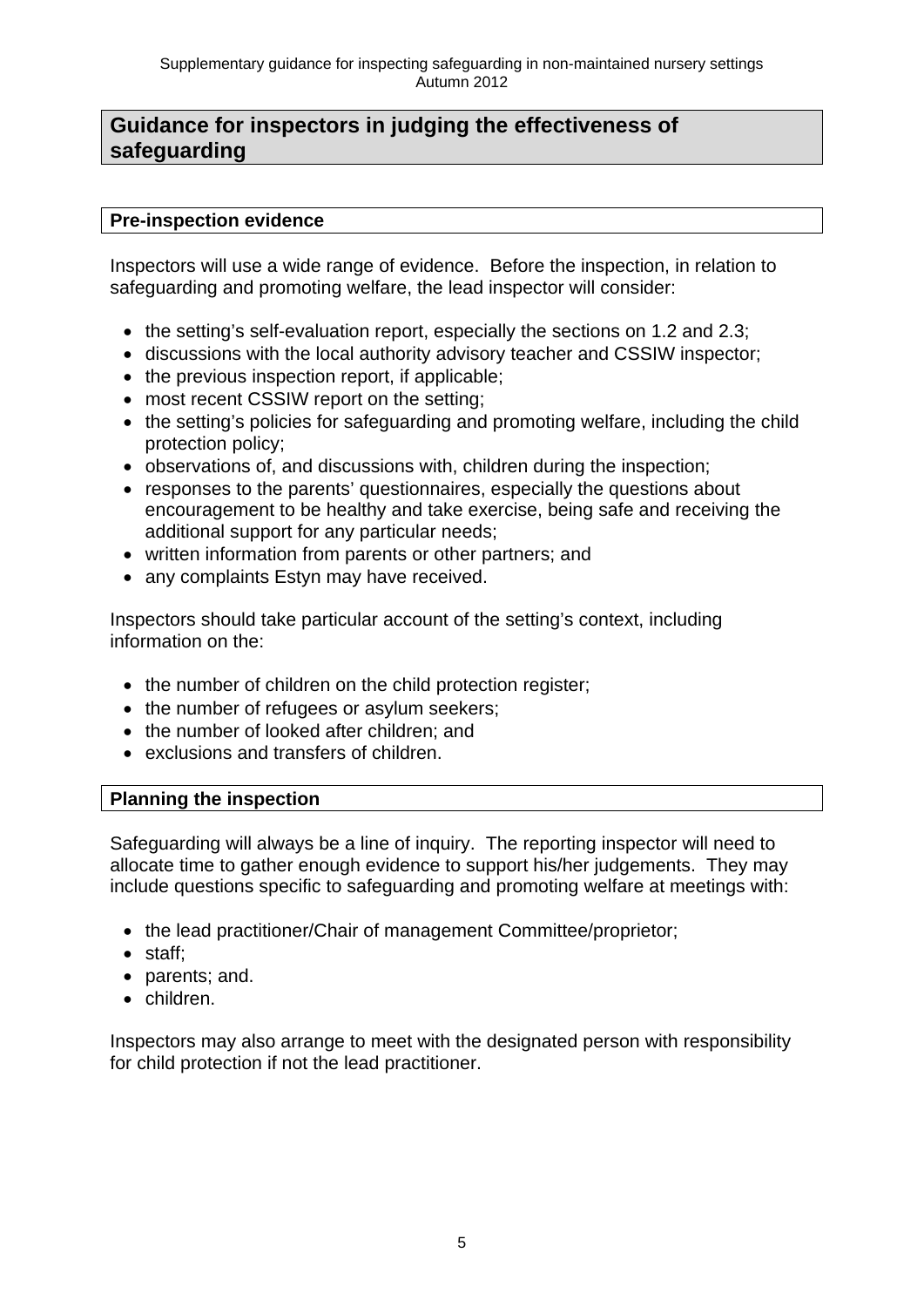#### **Inspection activity**

Inspection activity may include:

- scrutiny of safeguarding policies and procedures, in particular the policies for child protection, health and safety, bullying and risk assessment on setting trips;
- checking procedures for safe recruitment of staff, including records of CRB and ISA checks;
- checking child protection training records;
- interviewing the Designated Person with responsibility for safeguarding and child protection; and
- considering the setting's procedures to ensure the security of the site and buildings.

It is important for inspectors to establish if **all** staff are aware of the setting's policies and procedures, for example by asking staff in the setting about the setting's child protection procedures.

Annex 1 provides inspectors with guidance in the form of questions to consider and issues to focus on when evaluating the setting's safeguarding policies and procedures.

#### **Judging safeguarding**

Inspectors need to consider the range of activities that the setting has in place to ensure the safety of its children. The setting **must** conform with legal requirements as a starting point and they **should** follow any guidance from the Welsh Government and CSSIW.

Performance in this area will not be judged solely on the existence of procedures, but also by their effectiveness in terms of safeguarding children from harm.

The fundamental question is whether inspectors are satisfied that children are safe in the setting. Safeguarding is likely to be a serious cause for concern if there are issues such as:

- staff being unclear about their responsibilities and what they need to do to protect children;
- missing CRB checks and/or incomplete records;
- inadequate arrangements for supervising visitors or volunteers who do not have CRB checks; and
- the setting not dealing with bullying effectively.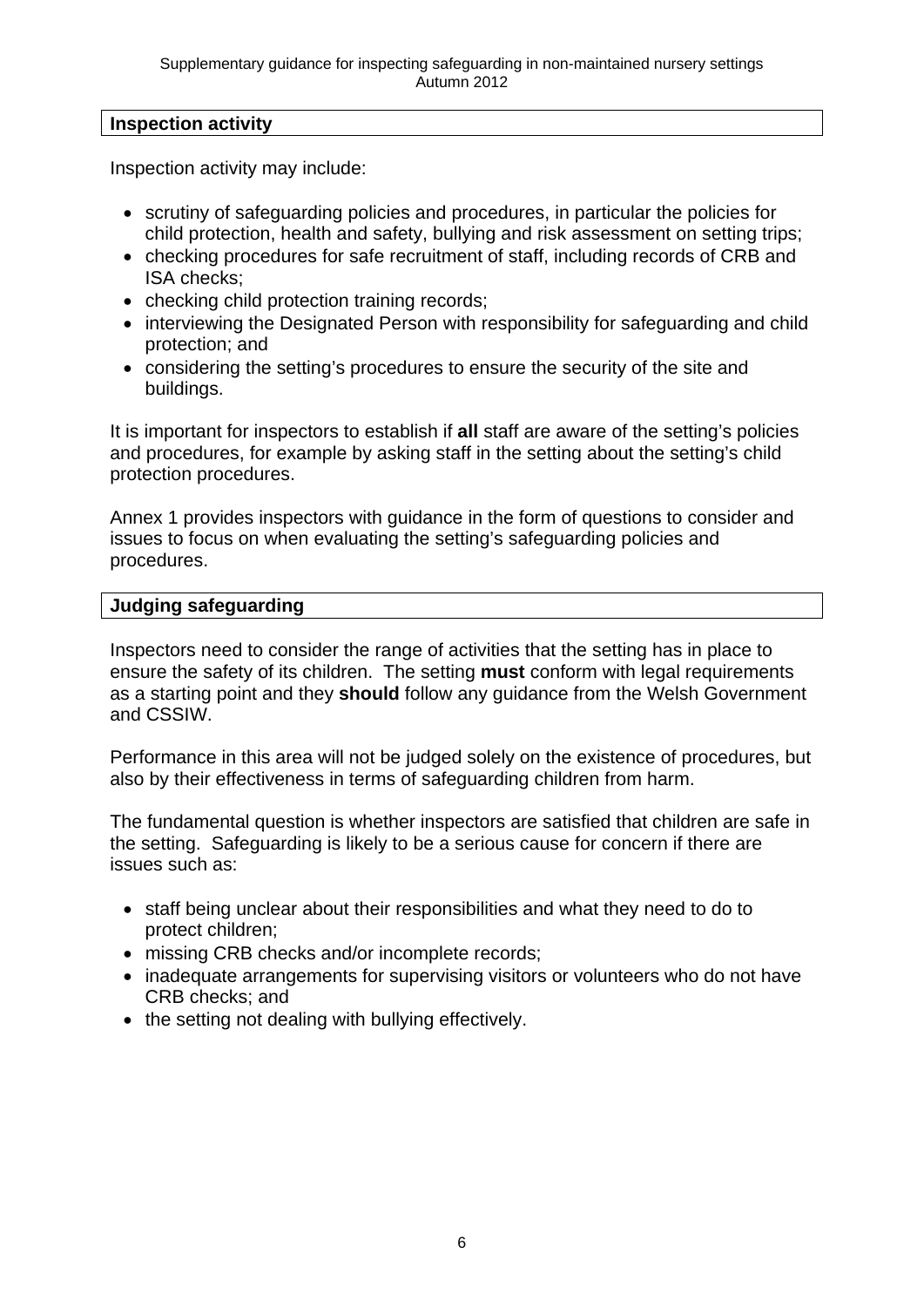# **Annex 1: Evaluating safeguarding policies and procedures**

#### **The registered person is responsible for ensuring that appropriate policies and procedures are in place. The 'Designated Person' for safeguarding and/or child protection ensures that policies and procedures are implemented and effectively complied with.**

For a setting to comply with their requirements in respect of safeguarding policies and procedures, there will most likely be several discrete policies and procedures in place (although these could be provided for within one overarching safeguarding policy covering the necessary elements). These policies/policy should cover the following:

- child protection (likely to be a separate policy including information relating to training, CRB checks etc.);
- health and safety;
- $\bullet$  first aid:
- trips and visits:
- promoting positive behaviour;
- internet safety, if applicable:
- sun protection;
- leaving and collecting children;
- physical intervention and restraint:
- meeting the needs of children with medical conditions; and
- site security.

#### **Child protection policy**

When evaluating the policy, inspectors should consider the following issues, but without limitation.

- Is the policy in writing and is it up-to-date (reviewed at least once annually)?
- Is the policy drafted in accordance with locally agreed inter-agency procedures?
- Is there provision for monitoring of children whose names are on the child protection register in line with what has been agreed in the child protection plan?
- Does it include relevant contact names and telephone numbers of the person/s to whom referrals should be made (the 'Designated Person'), including whom to contact if the allegation relates to the Designated Person?
- Does it clearly state staff responsibilities for reporting suspected child abuse or neglect?
- Does it include the procedures to be followed in the event of an allegation being made by a child about home/another child/an adult etc.?
- Does it include the procedures to be followed if an allegation is made against a member of staff or volunteer?
- Does the policy show that the setting is aware of the Local Safeguarding Children Board (LSCB) and All Wales Child Protection Procedures?
- Is the policy drafted in accordance with relevant local authority and Welsh Government guidance including, but not limited to: Safeguarding Children: Working Together under the Children Act 2004 guidance; and the Welsh Government Circular 05/2008: Safeguarding Children in Education?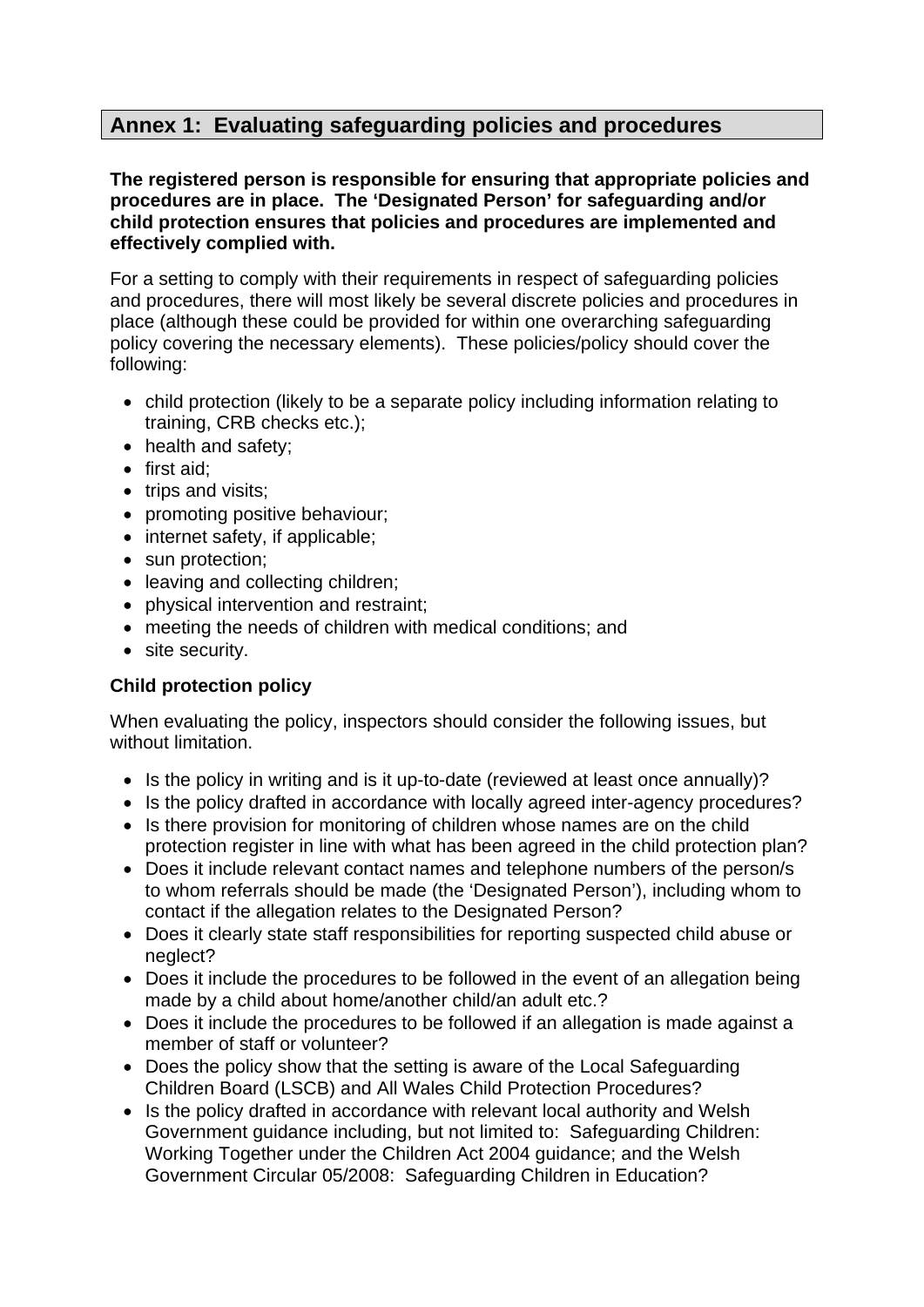- Does it contain guidance on how referrals should be made, the records to be kept and time scales to be met?
- Does it include reference to the support provided for children who have been abused?
- Does the policy link with other relevant safeguarding policies?
- Does the setting make reference to the fact that the setting should support an ethos where children and staff can freely talk about concerns?
- Does the policy state how it will be implemented, monitored and evaluated?

## **Staff training**

- Is there a senior member of staff (the 'Designated Person') who is designated to take the lead responsibility for safeguarding and child protection issues, providing advice and support to other staff and liaising with the LSCB and other child protection agencies (N.B. a deputy should be available to act in the Designated Person's absence)?
- Are all staff aware of who the Designated Person is?
- Has the Designated Person undertaken appropriate training to undertake their responsibilities effectively and is training regularly updated?
- Are all staff and volunteers appropriately trained and kept up-to-date by refresher training?
- Are there suitable arrangements for making new staff (including temporary and volunteer staff) aware of procedures as part of their induction?
- Are all staff able to, and do, put the policy into practice?
- Are all staff aware of safeguarding and child protection issues, including how to identify signs and symptoms of abuse?
- Are all staff aware of their responsibility to report concerns according to LSCB procedures without delay?
- Do new staff sign to show they understand the setting's safeguarding and child protection policies and procedures (good practice only)?
- Do all staff know about the setting's policy about physical intervention and restraint?

N.B., inspectors should check with different categories of staff to confirm they have a clear understanding of what to do when an allegation is made:

- by a child about someone outside the setting e.g. family, family friend;
- by a child about a member of staff; and
- by a child about the lead practitioner, proprietor / chair of management committee etc.

## **CRB checks and pre-employment checks**

- Do all staff and unsupervised volunteers have up-to-date CRB checks?
- Does the setting have secure procedures for pre-employment checks, eg taking up references, verifying identity and any academic or vocational qualifications, seeking a full employment history for prospective staff members (including volunteers) and reserving the right to approach any previous employer; checking with former employers the reason why employment ended, identifying any gaps or inconsistencies and seeking an explanation, checking that a person has the health and physical capacity for the job, carrying out a face to face interview?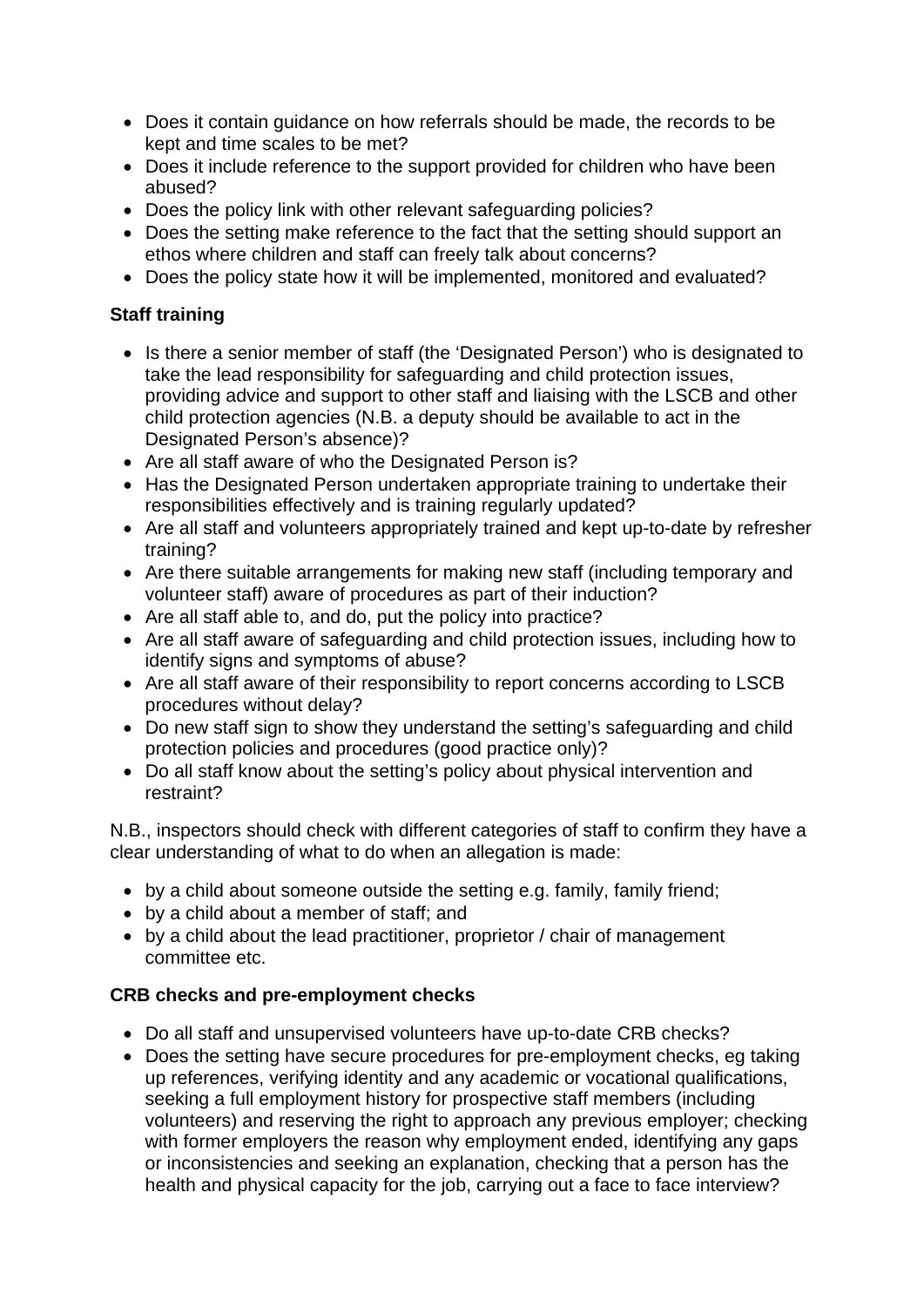**National Minimum Standards April 2011 – Standard 13(DC) All relevant checks must be completed before persons start working with children or having unsupervised contact with children.** 

#### **Parents**

- Is the child protection policy shared with parents/carer before a child is admitted?
- Are parents provided with appropriate information about child protection (good practice only)?

## **Referrals**

It is not appropriate to ask for confidential records of referral. However, it is important to check that the correct procedures were followed. While professionals should seek, in general, to discuss any concerns with the family and, where possible, seek their agreement to making referrals to local authority children's social services, **this should only be done where such discussion and agreement-seeking will not place a child at increased risk of significant harm**.

- Are referrals made without delay and in accordance with LSCB procedure? (Where professionals make a referral by telephone to the local authority children's social services, they should confirm the referral in writing within 48 hours.)
- Do they record what action was taken?
- Are records kept secure and confidential and for an appropriate length of time?
- Does the most recent referral meet all the above?

#### **Health and wellbeing**

Are there appropriate policies and procedures in place for the following areas:

- health and safety;
- $\bullet$  first aid:
- trips and visits;
- promoting positive behaviour;
- Internet safety, if applicable;
- sun protection:
- leaving and collecting children; and
- physical intervention and restraint?

#### **Site security**

- Does the setting have adequate security arrangements for the grounds and buildings?
- Are procedures for entry into the building and to the site appropriate and robust?
- How well does the setting manage the arrival and departure of children?

#### **NMS standard 22: Environment – the physical environment is safe, secure and suitable for purpose.**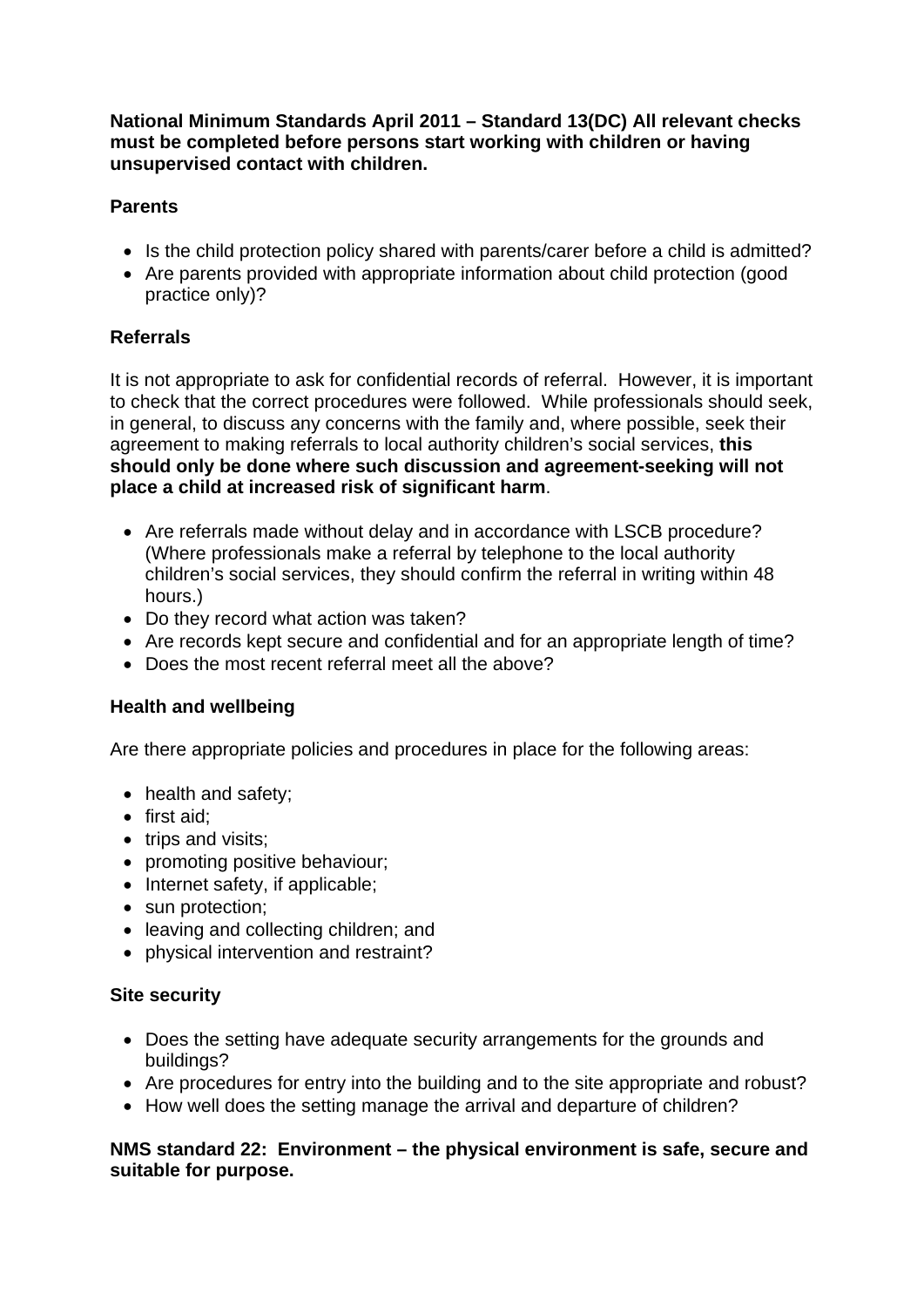# **Annex 2: Criminal Record Bureau (CRB) disclosures**

CRB checks and pre-employment checks:

The registered person is responsible for ensuring that:

• they are able to demonstrate their suitability and that of other persons having, or likely to have, unsupervised contact with children.

The suitability checks will include:

- a CRB enhanced disclosure check: and
- pre-employment checks eg taking up references, verifying identity and any academic or vocational qualifications, seeking a full employment history for prospective staff members (including volunteers) and reserving the right to approach any previous employer; checking with former employers the reason why employment ended, identifying any gaps or inconsistencies and seeking an explanation, checking that a person has the health and physical capacity for the job, carrying out a face to face interview.

All relevant checks must be completed before persons start working with children or having unsupervised contact with children.

#### **Visiting staff**

Staff such as educational psychologists, advisory teachers, students, and inspectors should be CRB checked by their 'providing' organisation, for example the local authority.

It is sufficient for settings to seek written confirmation that appropriate checks, including CRB checks, have been carried out for these people (most commonly on appointment) and by whom (most commonly the relevant human resources department), and to confirm the identity of these visitors. Written confirmation may take the form of a public statement on the providing organisation's website. In most circumstances, checks should be carried out prior to work commencing.

Part-time staff may use the same CRB check for two or more posts as long as they are at a similar level **and** the setting has satisfied themselves about their veracity and appropriateness.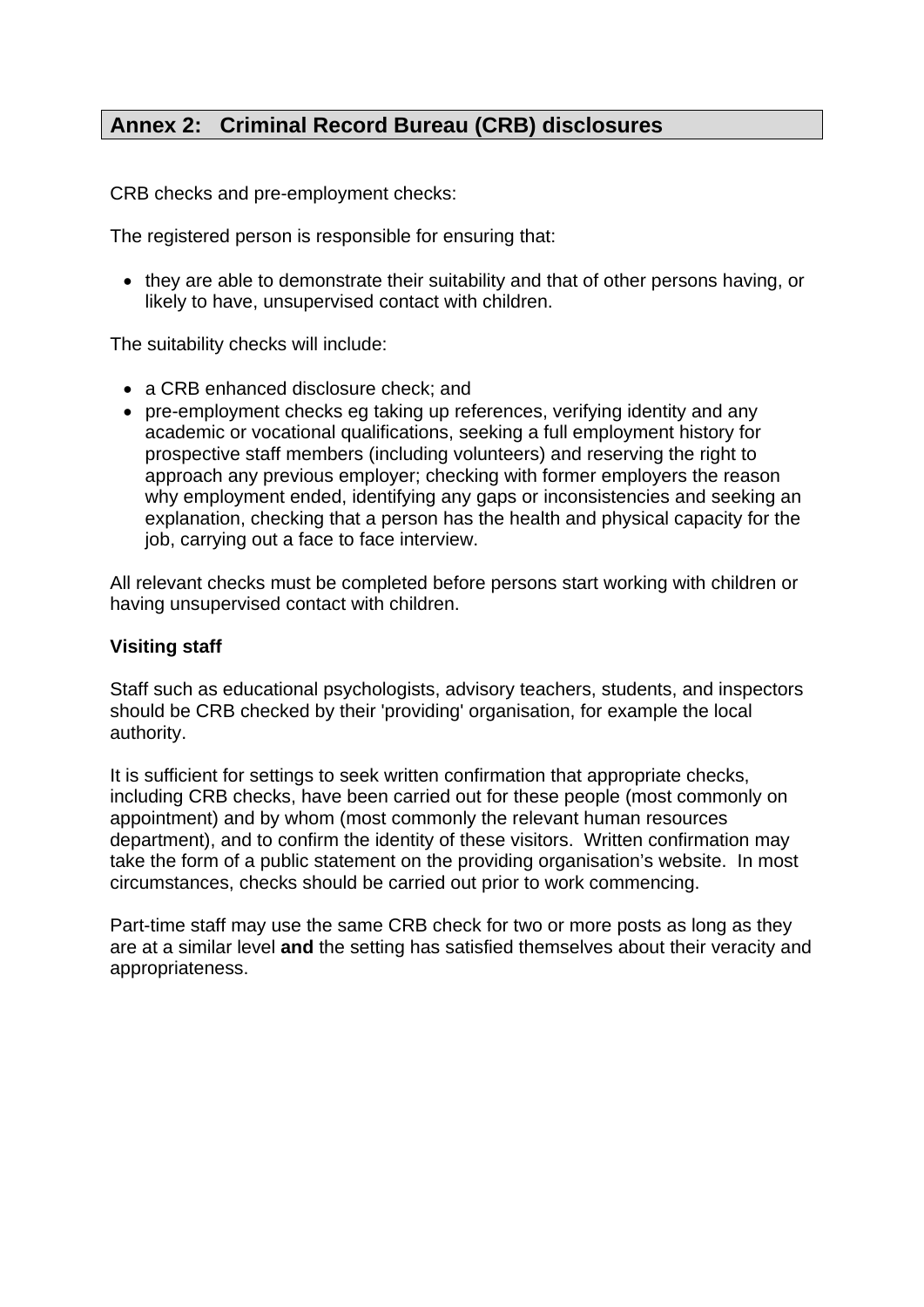# **Annex 3: Vetting and Barring Scheme: criminal offences related to new Independent Safeguarding Authority requirements**

The following guidance supplements Welsh Government Circular 34/2002: 'Child Protection: Preventing Unsuitable People from Working with Children and Young Persons in the Education Service'.

The Vetting and Barring Scheme (VBS) was launched in October 2009. The three barring lists, Protection of Children Act (PoCA), the Protection of Vulnerable Adults (POVA) and List 99, were replaced by the creation of two new barred lists administered by the Independent Safeguarding Authority. The mechanism for making a barred list check through Criminal Records Bureau (CRB) remains the same, although it will no longer be possible to check a list without requesting an enhanced CRB check.

The Protection of Freedoms Bill makes proposals to significantly restrict the original proposals of the Safeguarding Vulnerable Groups Act. However, no part of the act that has already been implemented has yet been withdrawn. Since 12 October 2009 it is a criminal offence for employers:

- to take on an individual in Independent Safeguarding Authority regulated activity such as childcare provision whom they know to have been barred from such an activity; and
- not to refer to the Independent Safeguarding Authority details of anyone who is removed from regulated activity or who leaves while under investigation for allegedly causing harm or posing a risk of harm.

In practice this means that employers must refer information to the Independent Safeguarding Authority when they have dismissed an individual or an individual resigns, because they harmed or may harm a child or vulnerable adult.

If, in the course of the normal inspection of safeguarding within any Independent Safeguarding Authority<sup>1</sup> **regulated** provision, an inspector suspects a setting of not complying with either of the above they should bring this to the setting's attention and ask them to take immediate action.

Inspectors should record all the evidence on an evidence form and ensure that enough detail is included on the Reporting JF for that inspection. The reporting inspector should then email a copy of the Reporting JF together with some contextual information to Estyn's safeguarding email address at safeguarding@sharepoint.estyn.gov.uk. Dependent on the circumstances of the case and the action taken by the setting, inspectors should consider whether this information will affect their judgements on safeguarding, the effectiveness of leadership and management and the overall effectiveness of the provision. Inspectors may also wish to consult Estyn's lead officer for safeguarding. Settings and inspectors can obtain further information on referrals at www.isa-gov.org.uk

 www.isa-gov.org.uk